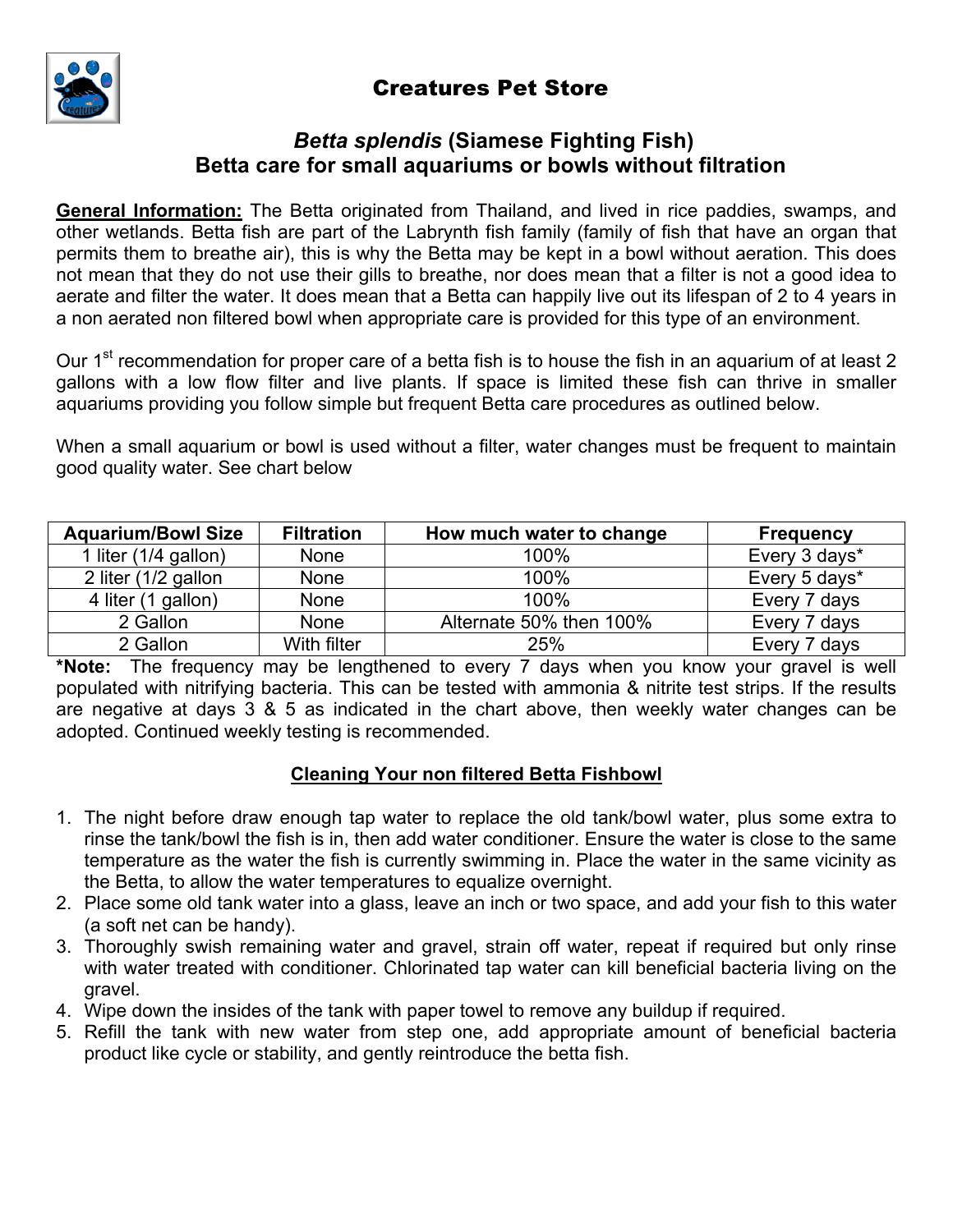## **Proper Diet**

Your Betta has been raised on a balanced combination of live, frozen and commercially prepared foods. Your betta should be fed on a regular basis once daily, 6 times a week, one day without food will clean out the fish and maintain a healthy feeding response. Uneaten food should be removed with a waste remover, or the water will pollute faster. 1 to 2 snails / half gallon may be added and will eat some left over fish food and algae.

## **The following is a list of foods you can feed your Betta:**

- **Live Food**: Black Worms, Blood Worms, Earth Worms (small chopped pieces once a week), Brine Shrimp
- **Frozen Food Commercially Prepared**: Mosquito larvae, Shrimp (very small pieces once a month), Blood Worms.
- **Dried Food Commercially Prepared :** A quality betta food, 2 to 5 pellets daily, Zoomed, Hikari, Nutrafin, HBH, Omega One, NLS.

# **Ideal Water Chemistry/Temperature**

- The ideal PH range of water is 6.8-7.0, but they can tolerate 6.5 to 7.5. Victoria's water is normally 7.0
- **Without fail** always use a water conditioner that removes chlorine and chloramines whenever adding or changing water. Seachem's Prime is one brand we stock and recommend.
- Always use the same source water, Victoria tap water treated with a conditioner is absolutely fine to use. If you decide to use R/O or distilled water ensure you add a product such as Seachem's "Replenish" to put back in the trace minerals and salts removed. Pure H2O has little PH buffering capacity and it may leach minerals from your fish.
- Your betta's water should be between 74-80°F, your betta will be more active at higher temp range, a betta tank heater may be required when ambient temperatures are cool.
- **Aquarium salt:** used to increase osmoregulation, add essential electrolytes, improve gill function, and promote disease recovery **(Do not use table salt).**

# **DO'S and DO NOT'S**

- **Do** change your betta's water according to the above chart.
- **Do** cover the tanks, or ensure the water level 1-2" from rim to reduce the possibility of jumping out.
- **Do** observe your Betta and watch for signs of early disease or stress.
- **Do Not** wash bowl or accessories with soap, or use chemical sprays or insecticides near your betta's bowl.
- **Do Not** put coins, metals, shells or sharp objects in your betta's bowl
- **Do Not** over feed, the number 1 killer of tropical fish in the home is over feeding.
- **Do Not** place your betta in direct sunlight, on a heater, fireplace, TV or speakers.

## **Supplies**